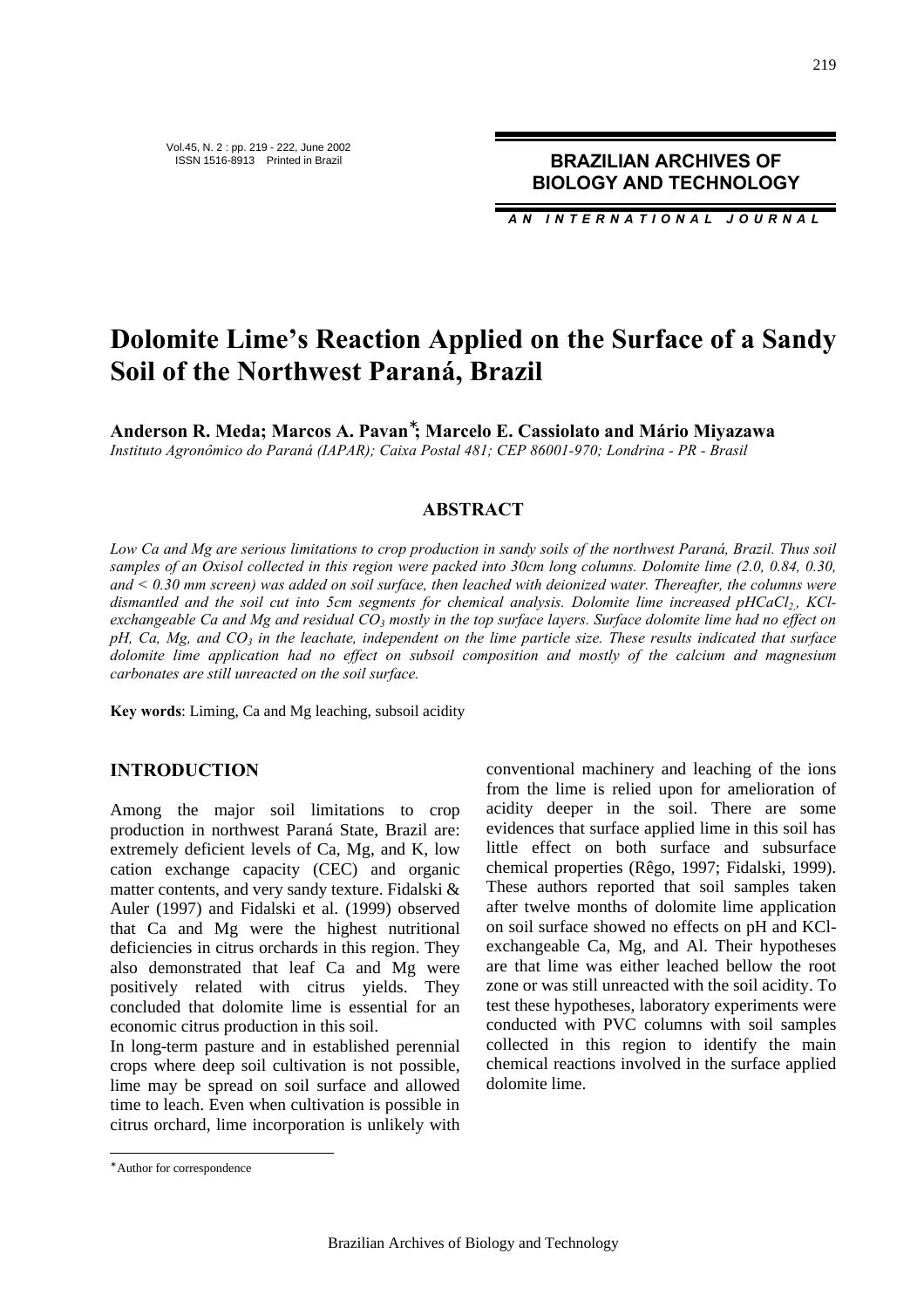### **MATERIAL AND METHODS**

Soil samples were collected from a cultivated site on the Instituto Agronômico do Paraná (IAPAR) experimental station at Paranavaí, Brazil (23°05'S,  $52^{\circ}$ 26'W, 480m above sea level). This soil was selected based on following characteristics: sandy texture, low basic cations contents, and their potential use for production of citrus and pasture. The soil had an original pH CaCl<sub>2</sub> value of 5.0; exchangeable Ca, Mg and K contents of 12.8, 6.6, and 3.0 mmolc dm-3, respectively; total acidity (H + Al) of 29.4 mmolc dm-3, organic carbon content of 10.31 g kg-1 and clay, silt, and sand contents of 11, 1, and 88%, respectively.

Columns (length 30cm; diameter 4cm) of rigid polyvinyl chloride (PVC) were used to conduct the experiment. Soil samples were transferred to PVC column and compacted to a homogeneous bulk density (mean 1.4 g cm-3). Then, the columns were brought to field capacity with distilled water. Approximately 1 kg of agricultural dolomite limestone (27.3% CaO, 20.7% MgO, and 100% neutralizer power) containing both coarse and fine materials was passed through 2.0, 0.84, 0.30, and < 0.30 mm screen. A mechanical shaker was used to separate the lime particle sizes.

Lime was added on the soil surface at a rate of 3.96g per column in order to neutralize two times the total acidity  $(H + Al)$  contents. The irrigation program was 330 ml of water per column, equivalent to three porous volume, added at a rate of 2.2 ml min-1.

At each porous volume, the drainage water was collected and analyzed for pH, Ca, Mg and CO3 contents. Soil samples were collected at 0-5, 5-10, 10-15, 15-20 and 20-25 cm depth, air dried, ground to pass 2mm sieve and analyzed for pH CaCl2, KCl-exchangeable Ca and Mg, and total CO3. Ca and Mg were determined by ICP (Inductively Coupled Plasma) and total CO3 content by conductivimetry using flow injection analysis coupled with pervaporation (Kawazaki et al., 2000, Grassi, et al., 2002). All treatments had three replicates in a completely randomized block design.

### **RESULTS AND DISCUSSION**

Figures 1, 2, 3 and 4 show soil pH, KClexchangeable Ca and Mg and total CO3 content at different depths as a result of surface application of dolomitic lime. For simplicity, data included only the effects of control, the coarsest (2.0 mm) and the finest limestone  $( $0.3 \text{ mm}$ ).$ 



**Figure 1** - Effect of surface applied dolomite lime on soil pH.



**Figure 2** - Effect of surface applied dolomite lime on exchangeable soil Ca content.



**Figure 3** - Effect of surface applied dolomite lime on exchangeable soil Mg content.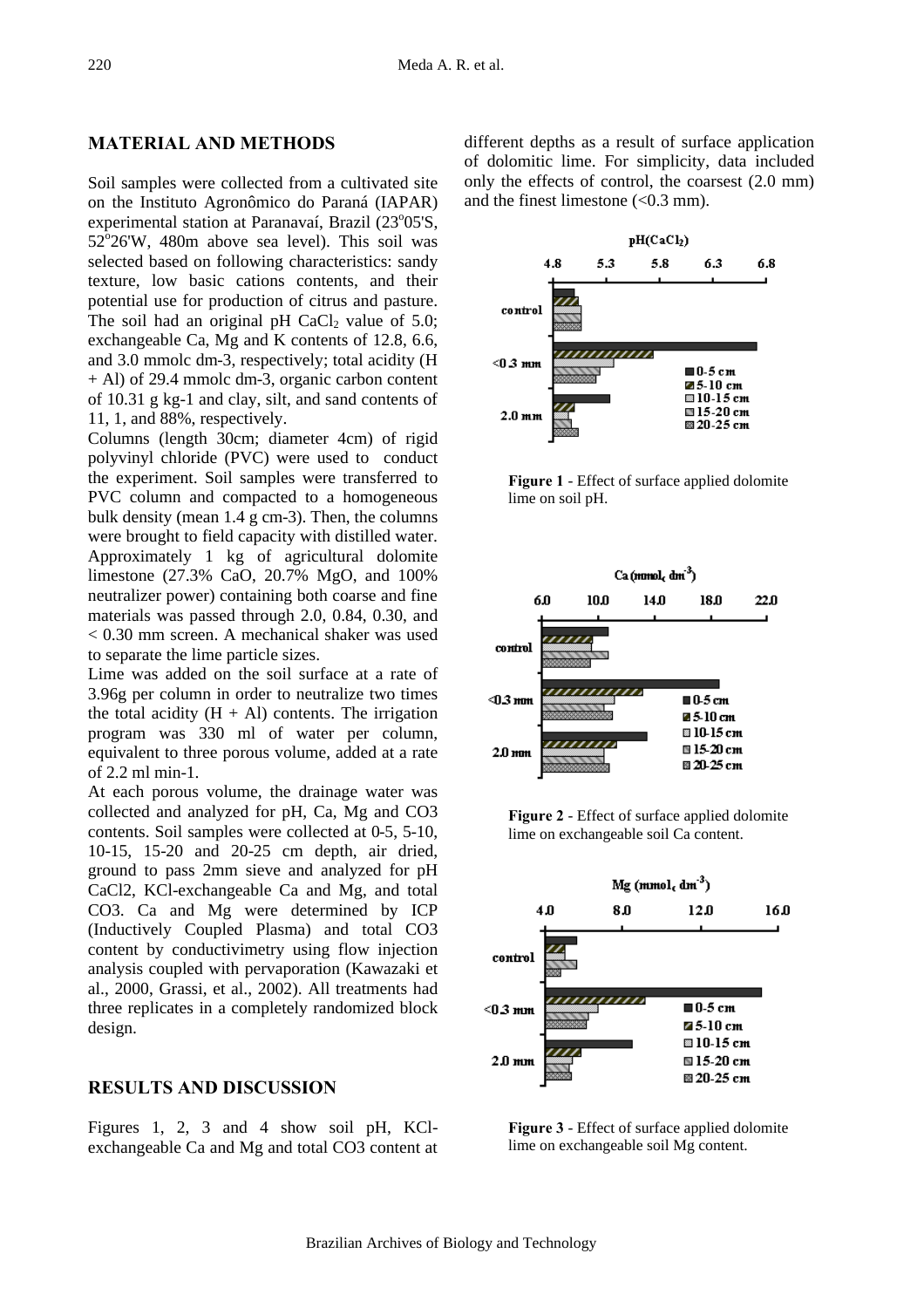

**Figure 4** - Effect of surface applied dolomite lime on total soil  $CO<sub>3</sub>$  content.

Dolomitic lime increased pH, exchangeable Ca, Mg, and CO3 mostly in the top surface layers. The finest the lime the highest the increase in pH, Ca and Mg, corroborating data presented by Verlengia & Gargantini (1972). The lime particle size had not clear effect on the mobility of Ca and Mg with depth. The low Ca and Mg distribution patterns can be explained by the electrical neutrality principles which state that Ca and Mg can not move down in the soil profile unless accompanied by equivalent anions.

Figures 5, 6, 7 and 8 show the effect of surface applied dolomite lime on drainage water composition. Ca, Mg, CO3 and pH in the leachates were consistent and complementary to their distributions in the soil profile.



**Figure 5** - Effect of surface applied dolomite lime on drainage water pH.

With increasing pV, there was an increase in pH and a decrease in Ca, Mg and  $CO<sub>3</sub>$  concentrations as a result of dilution. Surface applied dolomite had little effect on drainage water pH, Ca, Mg and CO3. These results (soil and drainage) indicated little mobility of surface applied lime in this sandy soil and most of calcium and magnesium carbonates were still unreacted on the soil surface.



**Figure 6** - Effect of surface applied dolomite lime on drainage water Ca.



**Figure 7** - Effect of surface applied dolomite lime on drainage water Mg.



**Figure 8** - Effect of surface applied dolomite lime on drainage water  $CO<sub>3</sub>$ .

The low rate of lime movement into the soil profile was probably a result of the low solubility of the  $CaMg(CO<sub>3</sub>)<sub>2</sub>$ , weak soil acidity, and the lack of stable soluble anion as a product of the reaction of dolomite with soil acidity. The electrical neutrality principle dictates that Ca and Mg movements must be accompanied by equivalent